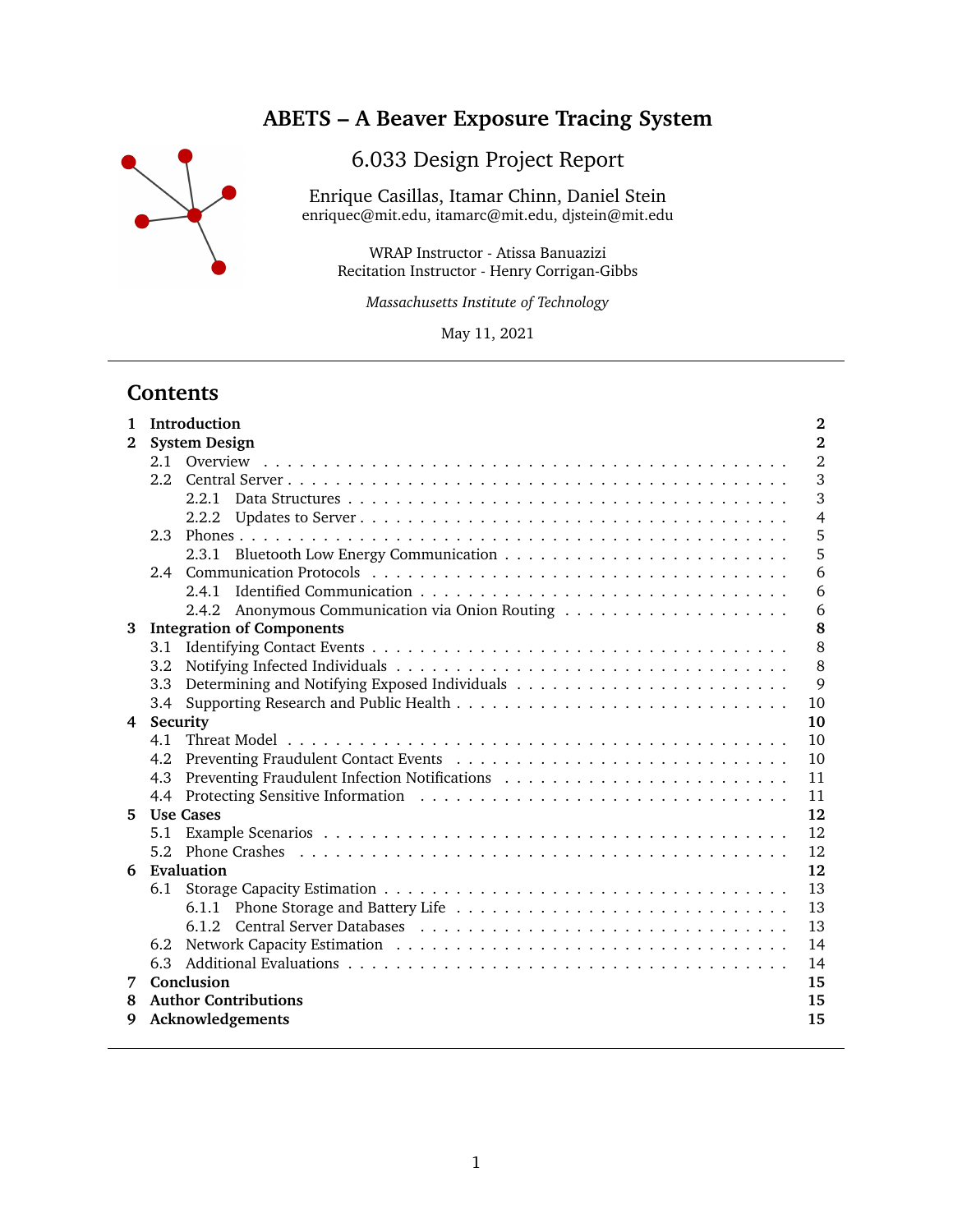## **1. Introduction**

During the COVID-19 pandemic, fast and accurate contact tracing has become a critical task to limit disease spread within communities. Several existing systems already use smartphone technologies to automate this process, with each system contending with trade-offs between functionality, scalability, and privacy. Existing systems either collect a large amount of personal information at the expense of user privacy or prioritize privacy at the expense of functionality. We therefore introduce A Beaver Exposure Tracing System (ABETS) that meets the contact-tracing requirements of a university. ABETS integrates several components—a central server and a set of Wifi routers operated by the university, as well as a large number of individual smartphones—to support key functions. First, the system *identifies contact events*, where individuals are close together for an extended period of time, using Bluetooth Low Energy (BLE) communications between phones. Second, it *notifies infected individuals* of positive test results via the central server, providing support as necessary. Third, using known contact events, it *determines individuals who were exposed* to an infected person and notifies them so they can quarantine. Fourth, it provides information for *medical support and public health needs*.

ABETS supports these functions while prioritizing the design principles of *scalability*, *reliability*, and *user privacy*. Scalability means our system is able to handle a large number of users and situations in which a large number of positive cases arise simultaneously, whether these are spread throughout the community or concentrated within a cluster. In our design, demands on the server and on the network grow linearly in the number of users. Additionally, the demands on each individual smartphone are small and constant even as the total number of users increases. Reliability means that our system fulfills its functions in an accurate and timely manner. ABETS handles all positive cases appropriately with the necessary notifications being made automatically within an hour. Finally, ABETS supports all of these functions while protecting user privacy, with only the minimal amount of necessary information being collected and stored on the server. Importantly, the central server keeps all contact events anonymous and maintains them separately from the university's database of user information. In the following sections, we describe the implementations and interactions of our modules, showing how they achieve these key design goals of *scalability*, *reliability*, and *user privacy*.

In Section 2, we describe the system design and the components involved. In Section 3, we demonstrate how these components interact to support the required functions. In Section 4, we address several security considerations that prevent malicious behavior from affecting the accuracy of our system. Finally, in Sections 5 and 6, we describe several use cases and evaluate our design within the system constraints.

## **2. System Design**

This section provides a detailed description of ABETS. Following an overview of the system design, we explain in detail the functions of the *central server*, *phones*, and *communication protocols*.

### **2.1. Overview**

Figure 1 outlines the main system design. It shows the main modules and components, and provides a general idea of how information is directed between the different components.

The overall implementation of ABETS takes advantage of three major components. At the lowest level, ABETS uses mobile smartphones to identify and communicate contact events using Bluetooth Low Energy (BLE). At the second level, the system uses routers to serve as packet switches in the communication network. Routers enable direct communication between the phones and the central server through Wifi and through ethernet, and offer a scalable, distributed approach to communicating data. Some data from phones is also communicated anonymously using *onion routing* through multiple routers (see Section 2.4.2). These two methods constitute the communication module between phones and the central server. At the highest level, the system uses a central server that handles much of the storage and computation, including receiving data from university services and phones, processing and storing information, and sending data out to devices. The server houses an anonymized *contact graph database*, used to determine exposure events, as well as a separate *user information database*.

Importantly, ABETS maintains three unique user identifiers. Each user's phone generates its own *BLE ID*s on an hourly basis that are used in BLE broadcasts to build contact notifications. Phones also generate *secret ID*s daily that are used to identify nodes in the *contact graph database*. These two IDs constitute the anonymous IDs within our system. Lastly, the central server generates *identified ID*s that are directly tied to users within the *user information database*.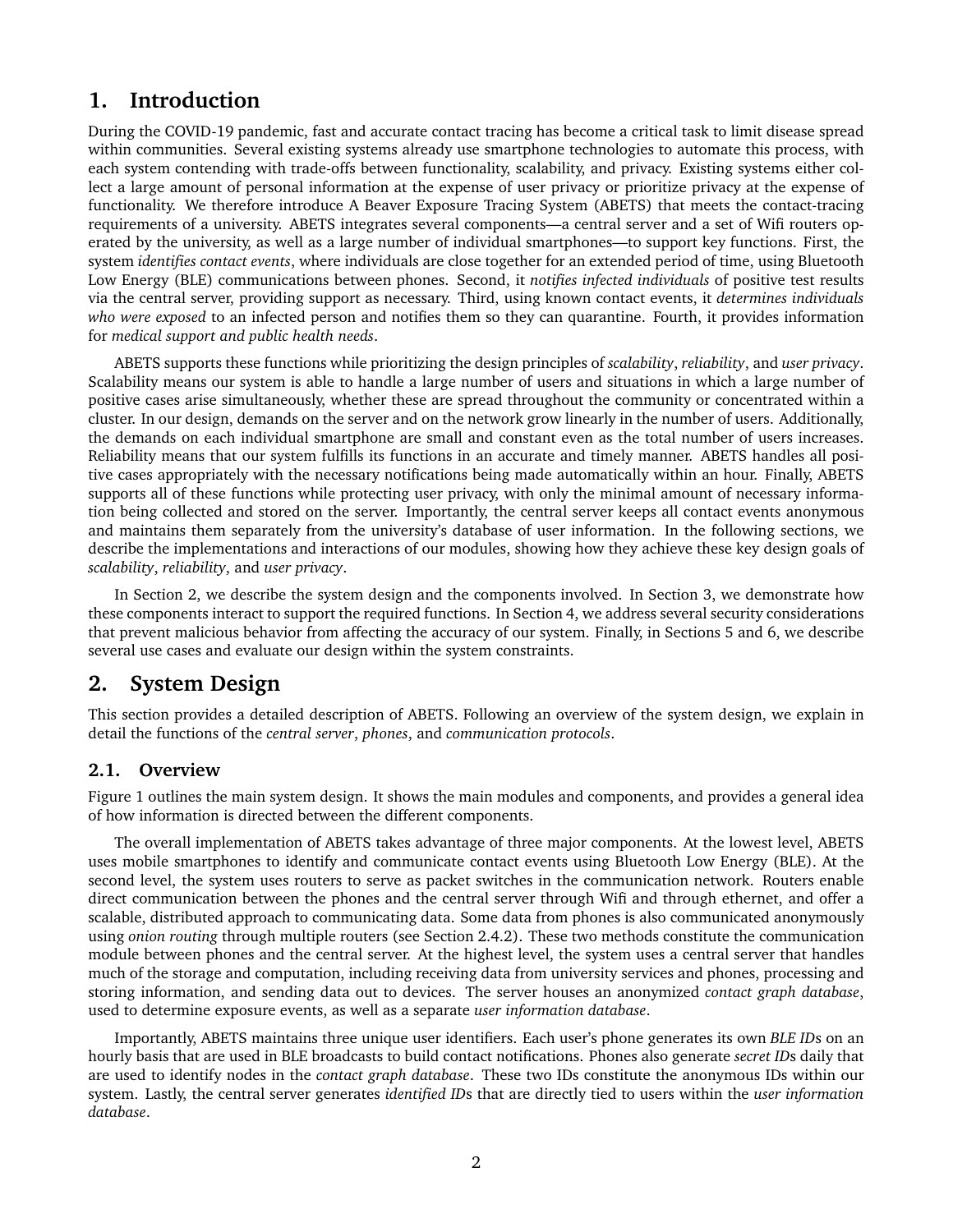

**Figure 1:** This System Diagram illustrates the three core components - the central server, the phones and the routers - as well as the three different communication protocols that the system uses - Bluetooth Low-Energy, anonymous onion routing and standard Ethernet and WiFi using TCP.

The following sections describe the different modules and components introduced here in greater detail. We also provide additional details on how the different IDs are used throughout the system.

#### **2.2. Central Server**

The central server fills two key roles: the *storage of user data*—including *user information* and *contact information* and the identification and notification of infected or exposed individuals. Centralization of these tasks by the server allows for scalability as more users join the system, and reduces burdens on individual phones.

#### **2.2.1. Data Structures**

The central server consists of two data structures—a contact graph database and a user information relational database.

User information is stored in a relational database that keeps track of each user's name, student ID, phone number, living arrangements, associated classes, as well as tests and isolation status. This information can be used to quickly identify exposures based on shared classes or living spaces as this information is already known to the university. Positive tests are also known to the university, so there is minimal infringement of user privacy.

Contact events are stored on the central server as a graph database for scalability. If exposure events were determined by individual phones using their own contact logs, then each phone would need to know about all positive cases in the system, placing a large burden on each device and on the network as the size of the system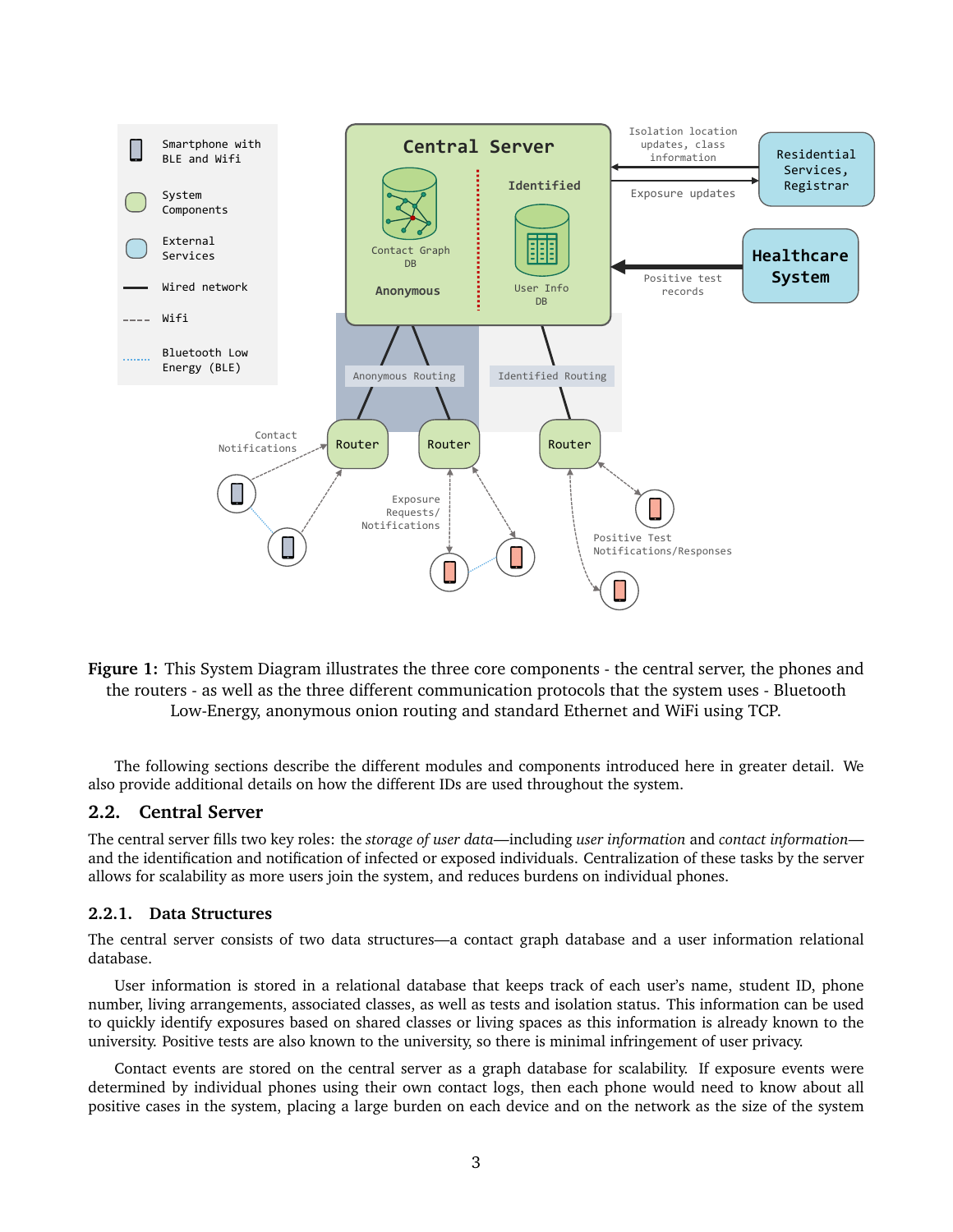| <b>Function Name</b>      | Specification                               | Modules            |
|---------------------------|---------------------------------------------|--------------------|
| receive_contact           | Receives a contact notification from a sin- | Phone to Server    |
| (ble_id, secret_id)       | gle phone. ( <i>Not</i> a contact event)    | Anonymous          |
| add_contact_event         | Adds a contact event if the contact notifi- | Server             |
| (contact_A, contact_B)    | cations (the BLE IDs) from phones A and     |                    |
|                           | B match.                                    | Anonymous          |
| update_user_info          | Updates the identified user record. (e.g.   | Services to Server |
| (identified_id, data)     | positive test notification). Users may also |                    |
|                           | update their information themselves.        | Identified         |
| get_secret_id             | Sends a notification to an infected user's  | Server to Phone    |
| (identified_id)           | phone and asks for its secret IDs.          | Identified         |
| blind_sign (msg)          | "Signs" a message from a phone without      | Server to Phone    |
|                           | knowing the message contents and sends      |                    |
|                           | it back. See Section 4.3 for usage details. | Identified         |
| create_exposure_graph     | Creates an exposure graph in response to    | Phone to Server    |
| (ble_id, secret_id)       | the user with ble_id being infected.        | Anonymous          |
| exposure_request_response | Responds to user phones asking if they      | Server to Phone    |
| (secret_id)               | have been exposed with an exposure sta-     |                    |
|                           | tus by checking all exposure graphs.        | Anonymous          |

**Table 1:** Table of key central server's functions and how they relate to the other modules. Functions execute entirely on either the anonymous side or the identified side of the server to reinforce privacy. Note the three modules involved in central server functions—the external university services, phones, and the server itself.

grows. Instead, by maintaining the full community's contact event graph on the central server, the system can efficiently query a list of positive individuals to find exposures. However, a crucial property that we enforce is that **the server has no way of determining who the individuals are within the contact graph database on its own**. In other words, contact events stored on the server are completely anonymized. Each node has only the *secret IDs* and infection status of phones involved in contact events, which are not linked to user information in any way. Additionally, each edge has only an approximate timestamp associated with it to allow for queries of recent contact events and removal of old data. In this way, the university has no way of knowing the identities of individuals within the contact graph or who is interacting with whom.

Our choice to use an anonymous contact graph database requires additional considerations. First, the database must truly be anonymous—phones and individual identities must remain hidden even if the phones are sending messages to the central server. Section 2.4.2 describes how we addressed this challenge. Second, positive test records stored on the *user information database* and contact events stored in the *contact graph database* are both needed in order to determine potential exposure events. However, as mentioned, the server has no way of knowing the identity of the individuals in the contact graph. Therefore our system must be able to determine where and how to link this data together while still maintaining privacy. Sections 3.3 and 4.3 describe how we addressed this challenge.

#### **2.2.2. Updates to Server**

Table 1 provides a list of key functions provided by the server that allow it to update the internal databases and send out messages to other modules. Section 2.4 details how the updates are actually communicated between modules.

Updates to the server can occur in three ways: 1) through updates from the healthcare system, 2) through updates from smartphones, or 3) through internal updates such as regular removal of expired data. The healthcare system notifies the central server of positive tests to initiate exposure tracing and can also send general user updates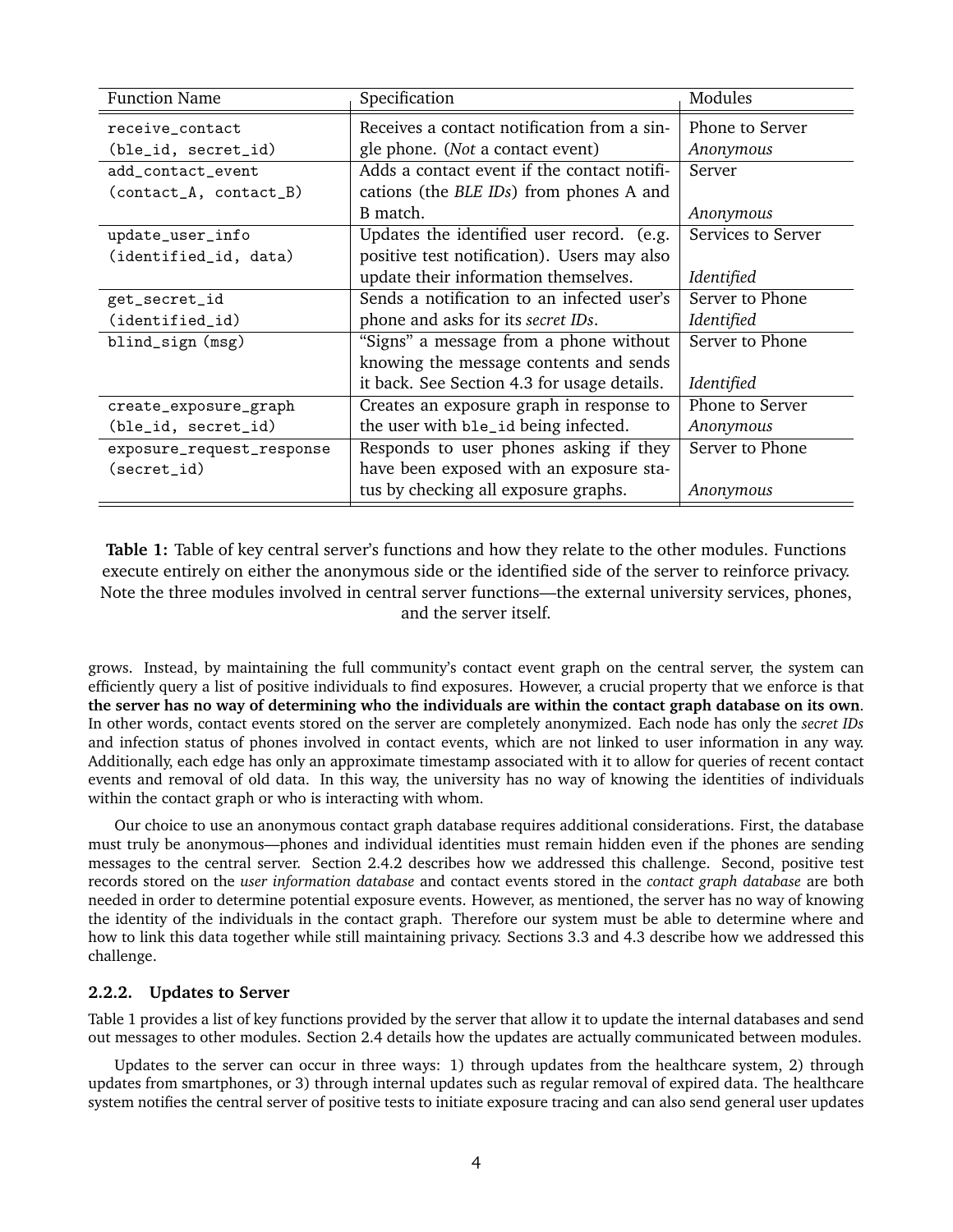by sending them through the update\_user\_info() function. Smartphones communicate *contact notifications* to the central server, allowing the server to create *contact events* and update the contact graph database. Additionally, phones of infected individuals can notify the central server of their *secret IDs* and infection status to enable exposure tracing using the anonymized contact graph. Finally, edges are removed from the contact graph after 2 weeks, unless they involve an exposure event, in which case they are maintained for 180 days.

Lastly, ABETS can manage updates to the following attributes for identified user records in the user information database. Again, these updates can be executed using the update\_user\_info() function.

- User records keep track of living arrangements, so university services can send updates regarding whether or not users are in isolation, quarantine, or neither.
- Services can also update information on individuals being moved to a different isolation locations. Users may also indicate whether they transitioned from isolation to quarantine or directly quarantined after getting an infection notification.
- The healthcare system sends *all* positive test records to the central server, so user records contain information on testing, even during an infected user's isolation period.

#### **2.3. Phones**

In designing the phone module, the central consideration was to preserve privacy, without compromising scalability. This section will discuss the design choices in the phone module, focusing on its primary functions and data management.

#### **2.3.1. Bluetooth Low Energy Communication**

The phone recognizes potential contacts by listening for nearby phones' BLE broadcasts. All phones broadcast a 70-byte long message every 250 milliseconds, consisting of the phone's *BLE ID*, a timestamp, and signal strength. All phones store the information in Table 2 in the list\_of\_broadcasts table for each BLE record they detect.

The function determine\_contact recognizes if the same *BLE ID* appears in list\_of\_broadcasts for 20 minutes or more at a high signal strength (under 3 meters) indicating a possible contact event. Eventually, both phones involved in a contact event must notify the central server for it to be added to the contact graph database (See Section 3.1).

Another function of the phone module is to query the central server *bihourly* as to whether or not the phone's unique *secret ID* was a part of an *exposure event*, in which a neighboring node in the contact graph was infected. This communication happens using an anonymizing *onion routing* communication protocol (Section 2.4.2) which allows communication of the *secret ID* to the central server without exposing the identity of the phone user.

The full list of functions available to each phone module is shown in Table 3.

Two key design decisions were made in the phone module. First, we initiate most communications from the phone, rather than the central server. This allows us to prioritize privacy by separating *secret IDs* from users' identities through anonymous communication. Second, we store most of the data and do most computations on the server rather than on the phones to preserve battery life and storage. The main weakness of our design choice is that the phone will only be able to notify the user of potential exposure when it queries the server (bihourly). This is an acceptable compromise for preserving our key design goals of *scalability*, *reliability*, and *user privacy*.

| Field Name       | Type     | Description                                              | Example                                    |
|------------------|----------|----------------------------------------------------------|--------------------------------------------|
| ble_id           | ID       | 64-bit ID number, representing<br>the person of contact. | da6af62d9-c574-4e9e-<br>8 e62-cd549a722ee6 |
| timestamp        | datetime | The time when the contact oc-<br>curred.                 | "2021-03-19 11:53"                         |
| contact_strength | Real     | A metric of distance between<br>two phones.              | 0.82133333                                 |

**Table 2:** Bluetooth Low Energy Log Data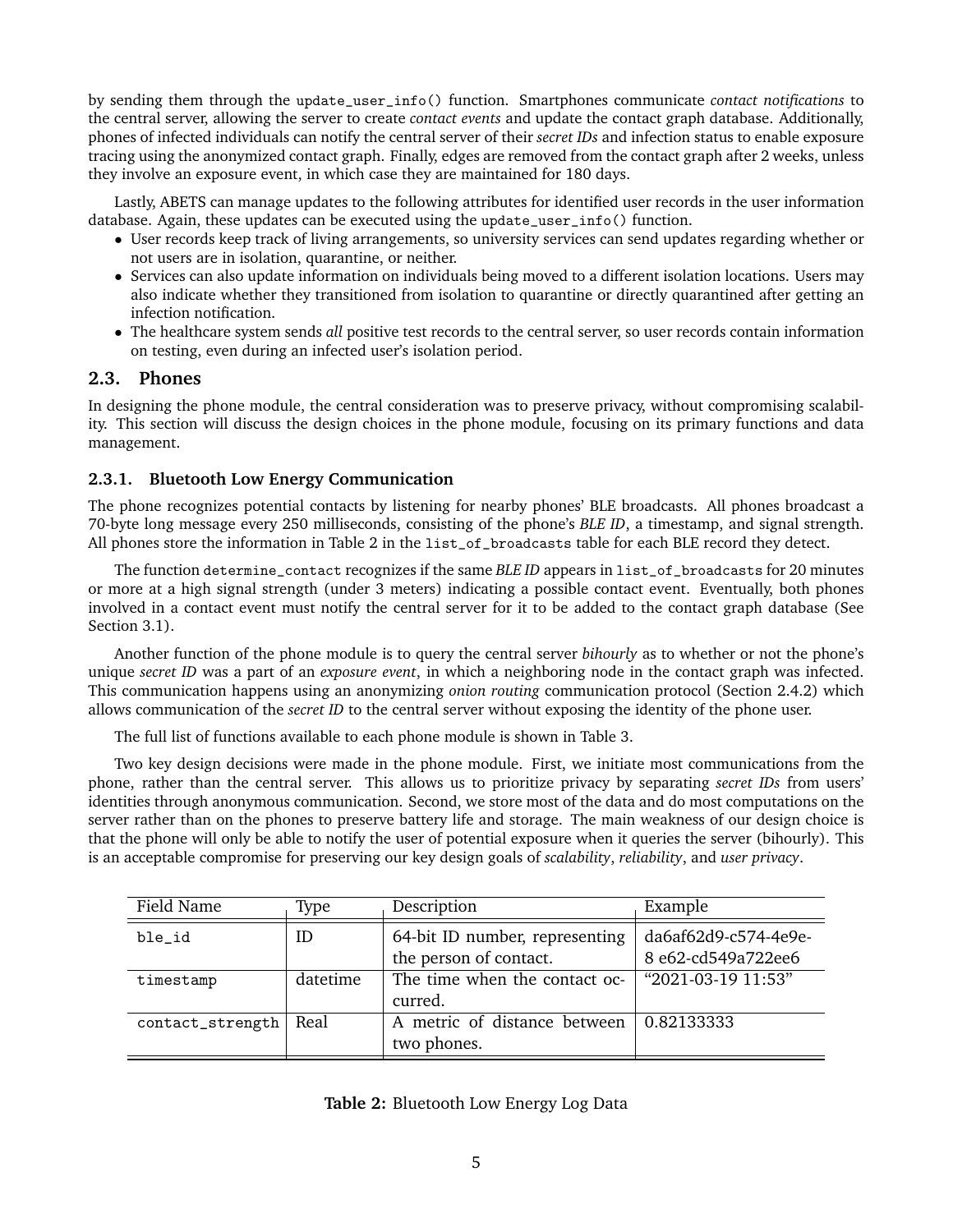| <b>Function Name</b>       | Specification                               | Modules         |
|----------------------------|---------------------------------------------|-----------------|
| broadcast_id               | Loops every 250 ms and broadcasts the 70    | Phone to Phone  |
| (ble_id, send_time)        | byte BLE message at the given time.         |                 |
| receive_broadcast          | Scans for nearby broadcasts and deter-      | Phone to Phone  |
| (ble_id, data)             | mines signal strength.                      |                 |
| determine_contact          | Checks list_of_broadcasts to deter-         | Phone           |
| (list_of_broadcasts)       | mine if any contact events have occurred.   |                 |
| send_contact_notification  | Sends the central server its secret ID and  | Phone to Server |
| (secret_id_A, secret_id_B, | the secret ID of the user B it came in con- |                 |
| contact_data)              | tact with, along contact data such as a     |                 |
|                            | general timestamp.                          |                 |
| send_secret_data           | Sends the central server its secret ID with | Phone to Server |
| (secret_id, signature)     | a valid signature. (Section 4.3)            |                 |
| query_exposure (secret_id) | Contacts the server bihourly to<br>ask      | Phone to Server |
|                            | whether its user has been exposed.          |                 |

**Table 3:** A table of key phone module functions. Note that *secret ID*s are only sent to the central server, and *BLE ID*s are only sent to other phones. In addition, the described Phone to Server functions operate across *anonymous* routing (Section 2.4.2), though the phone can also respond to server queries on the *identified* network (Section 2.4.1).

#### **2.4. Communication Protocols**

To achieve the proper balance between functionality and privacy, ABETS uses two different protocols for communication. The first is a basic routing protocol where the server knows the MAC address of the phone it needs to send information to and sends messages directly to its destination. The second is for when the smartphones initiate contact with the central server in an anonymous manner, such as after a contact event. In order to help maintain the anonymity of the individuals using the system, messages are sent using *onion routing* to hide the communication source.

Section 3 describes in more detail when each protocol is used within the system.

#### **2.4.1. Identified Communication**

ABETS requires that *positive test notifications* reported from the medical services are sent to the appropriate people and *exposure notifications* are sent to those in shared classes or living spaces. To accomplish this, ABETS supports an identified communication protocol where the central server can directly communicate with certain phones based on the users' *identified ID*s. This ensures the system operates quickly and reliably.

The identified protocol is rather simple. Since the central server maintains a mapping of identified user IDs to their phone's MAC addresses, it just sends the aforementioned updates out to the routers with the phone's address as the target, and the routers forward the message to its destination. This is done under a standard TCP protocol.

Note that in order to communicate with the university healthcare system, registrar, and residential services, a *direct communication link* is established between said systems and the central server. If the healthcare system wants to send positive test records to the central server, for example, it can do so using the direct link. This choice supports the system's reliability, since messages can be delivered quickly and accurately between ABETS and any external services.

#### **2.4.2. Anonymous Communication via Onion Routing**

ABETS requires that the update of a *contact event* be untraceable to a specific phone to maintain the anonymity of each phone's *secret ID*, and so we use *onion routing* to anonymize the source of the data communication (in the same manner as Tor [3]).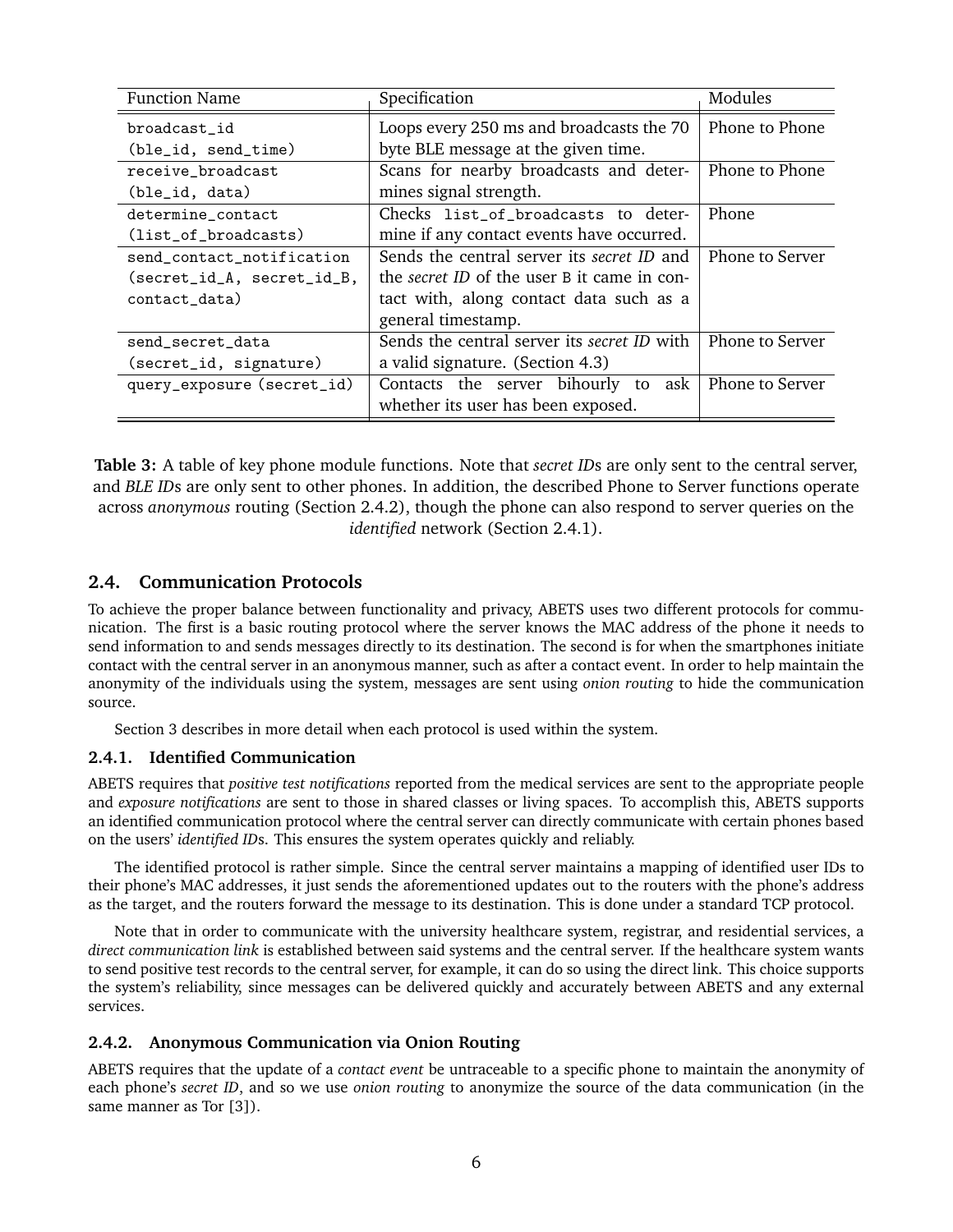

**Figure 2:** This figure illustrates how onion routing is used to hide the identity of the phone communicating with the central server. The message is encrypted three times over and each node (either the phone or router) knows only to decrypt the identify of the next node, thus by the time the message has reached the server, the server only knows the identity of the previous node.

*Onion routing* works by applying multiple layers of encryption (ABETS uses three layers), where each node in an overlay network decrypts one layer at a time, and identifies only the next node to forward the encrypted message to. The identity of the updater is obscured by doing the initial three-layer encryption with three randomly selected nodes to forward the message. The last node has a fully decrypted message but does not know the origin of the message, and forwards it to the central server. This is illustrated in Figure 2.

When the central server module receives a new *contact event*, it responds by sending the phone module an acknowledgement—in a similar process, the response follows the route back by hopping from node to node, where each node only knows the next node. The phone then deletes expired contact data from the phone, as this is now stored on the central server.

In ABETS we leave the decision of how to implement onion routing to the system implementer and offer three potential implementations (which are by no means exhaustive):

- 1. Each phone that participates in the system can act as a relay node, this means that each hop (out of the three hops) is to another phone. This solution is attractive as the software can be built in to the ABETS software on the phone module. One potential downside however, is that this solution is likely to affect battery life and performance of the phone.
- 2. The routers can act as relay nodes. Using the routers as relay nodes is ideal from a performance and simplicity point of view, however, it may require building custom software to run on them, and updating all the routers on a university network is no simple task.
- 3. Another option is to use the existing Tor network. Tor is a worldwide onion-routed network and an opensource project. To use the Tor network, minimal if any changes to existing modules (routers or phones) would need to be made and so it is an attractive option, yet it does mean that personal health data (although heavily encrypted) may travel all over the world before reaching the destination on the university campus. This will have certain performance issues and potential data security issues as well.

We place further analysis of onion routing implementations on a university network out of the scope of this paper.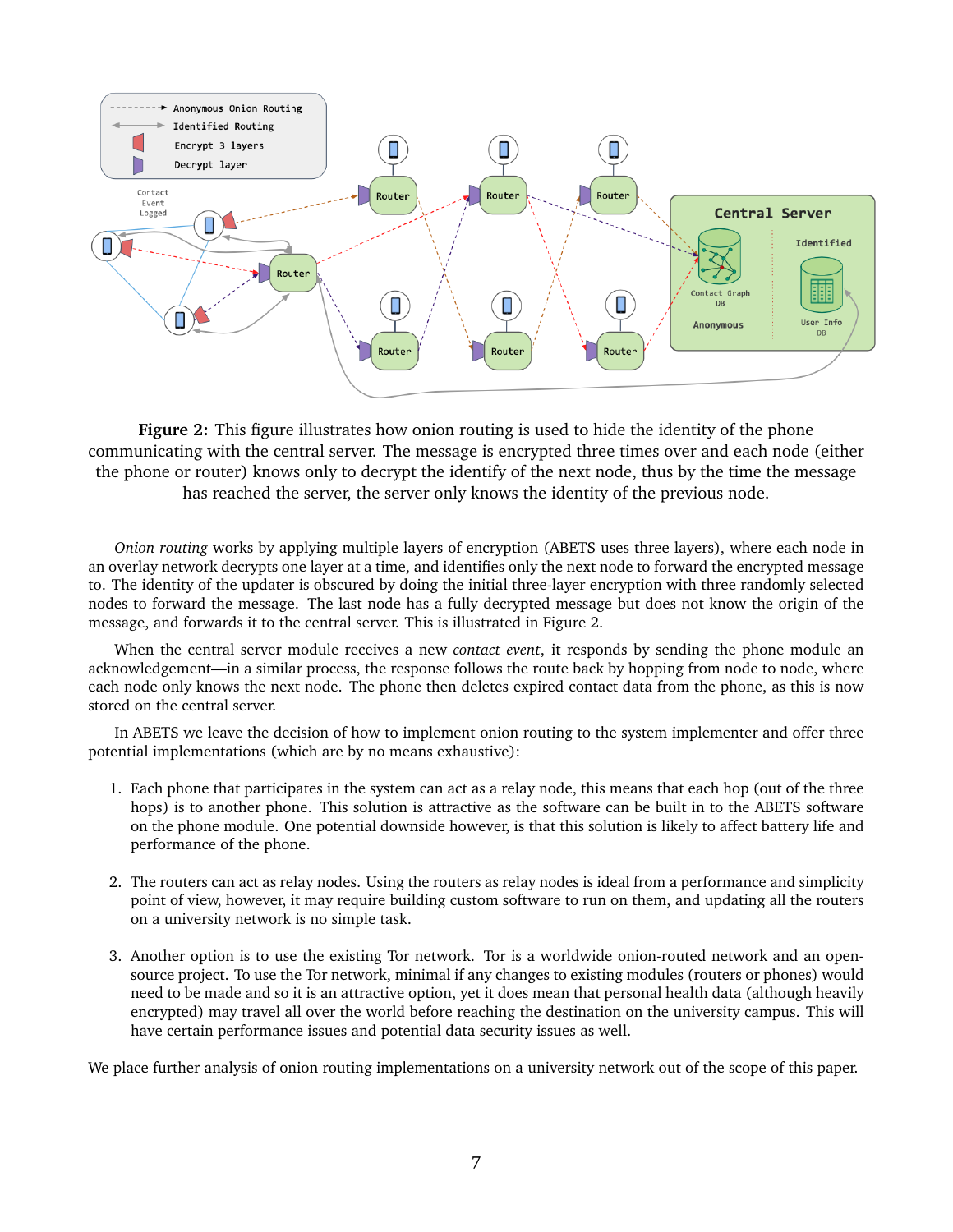# **3. Integration of Components**

Now that the key protocols and modules have been established, we present the sequence of interactions involved in the four key functions of ABETS. The first function is identifying *contact events* between users and communicating those events with the server, which is the responsibility of the phone module. This can be seen in Figure 3. The other functions of notifying those *infected*, determining and notifying individuals who were *exposed* to an infected person, and providing information for *medical support and public health needs* are all largely the responsibility of the central server module. The general control flow of the system in these use cases is shown in Figure 4. This section will discuss and illustrate these different functions of ABETS, referencing the central server and phone functions found in Tables 1 and 3.

### **3.1. Identifying Contact Events**

In the event that two or more users come into close proximity (under 3m) for 20 minutes or more, a contact event is triggered on the phone (See Section 2.3.1). This initiates a series of events that culminates in the contact event being added to the contact graph in the central server *with no identifying information*. The events are illustrated in Figure 3 as follows:

- 1. Users constantly receive and record each others' BLE broadcasts using the broadcast\_id() and receive\_broadcast() functions, from which the phone module can recognize a contact event using determine\_contact().
- 2. Each phone sends a contact notification to the central server through the anonymous onion routing protocol (send\_contact\_notification()). This contact notification consists of the *BLE IDs* of both phones involved, as well as the phone's own self-generated *secret ID*, which is only shared with the server.
- 3. If the server receives two contact notifications involving the same pair of *BLE IDs*, it adds the contact event as an edge in the contact graph. This is done using the receive\_contact() and add\_contact\_event() functions. The nodes are labeled by the *secret ID* of each phone, and edges are marked with an approximate functions. timestamp (see Section 4.2 for the security implications of using a *secret ID*).





### **3.2. Notifying Infected Individuals**

Once an individual is infected and tests positive, the system must first notify that individual to begin quarantine and to initiate the exposure tracing process. The events are illustrated in Figure 4 as follows: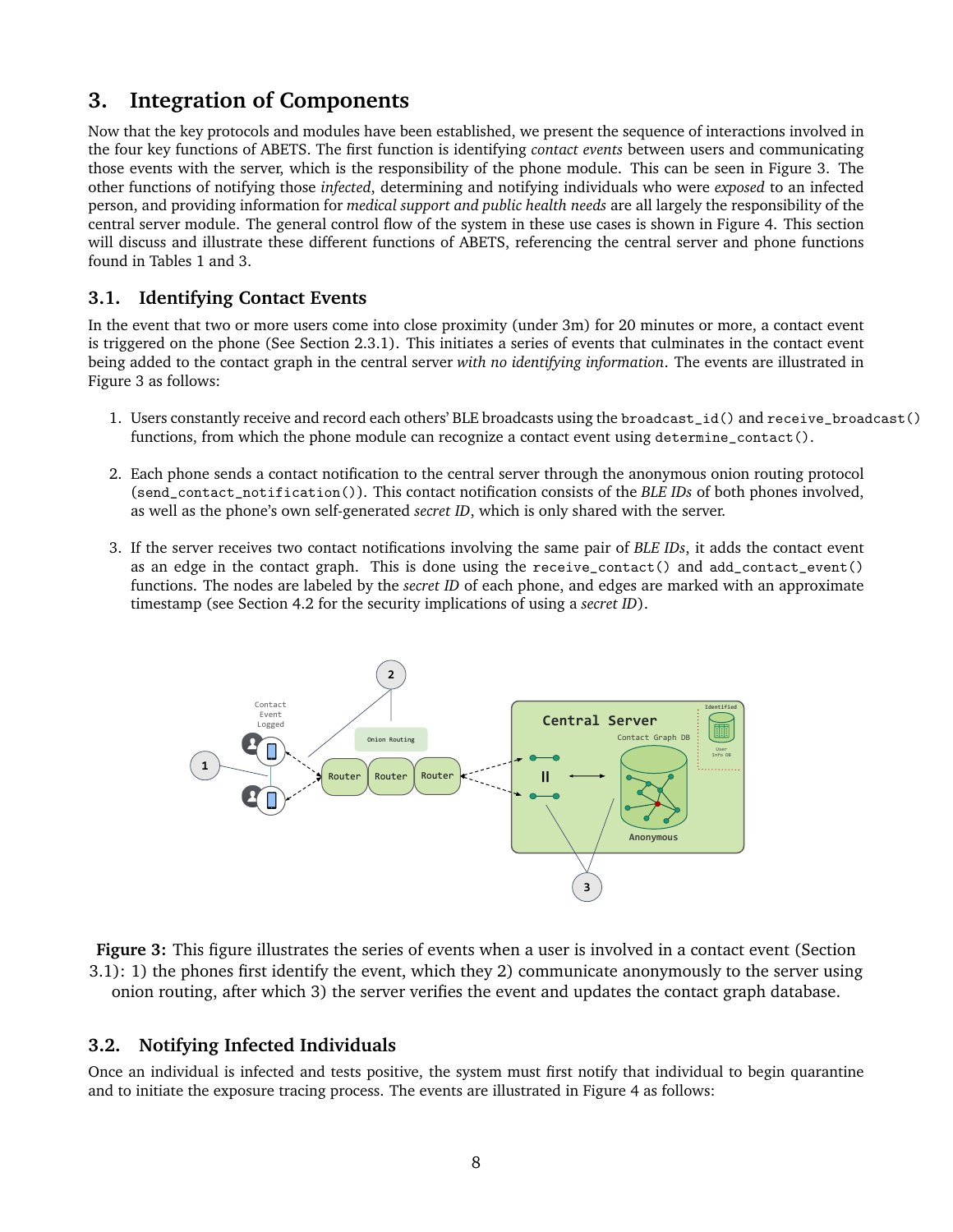- 1. A user tests positive at a testing site.
- 2. The medical system gives the central server the name of the infected user through the direct link, and the server calls update\_user\_info(). The central server checks for the individual in the user information database and marks that user's status as infected/quarantining.
- 3. The server communicates over an identified communication channel to notify the infected user by calling get\_secret\_id(); the user acknowledges this in an exchange that ultimately allows the server to mark the user's node in the contact graph as infected without violating anonymity (in step 4; see Section 4.3 for details of this process). The user then enters quarantine status.
	- (a) The server also notifies all members of the same class or living community through the identified routing method (as in step 3). They then enter isolation status.



**Figure 4:** This figure illustrates the series of events when a user is infected and other exposed users must be to determined and notified (Sections 3.2 and 3.3): (1-3) The system first notifies the infected user of a positive test. (4) The infected user anonymously sends the central server its *secret IDs* from the past two weeks; for validation, this message received a blind signature from the server in step 3. (5-6) Other users anonymously check in with the central server twice each hour, providing their *secret IDs*. The server checks these and notifies of any exposures.

### **3.3. Determining and Notifying Exposed Individuals**

After a user acknowledges their infection status, ABETS can determine who was in contact with them and notify those exposed that they must enter isolation. The events are illustrated in Figure 4 as follows:

- 4. The infected user sends the central server its *secret IDs* over the past two weeks; this is done anonymously using onion routing and a blind signature scheme described in Section 4.3. Using this information, the server calls create\_exposure\_graph() to generate an exposure graph of users that came into contact with the infected user by querying the contact graph.
- 5. Users query the server bihourly with their past two weeks of *secret IDs* via the anonymous onion routing protocol (query\_exposure()). The server responds with whether or not they were exposed after the it consults with the exposure graphs.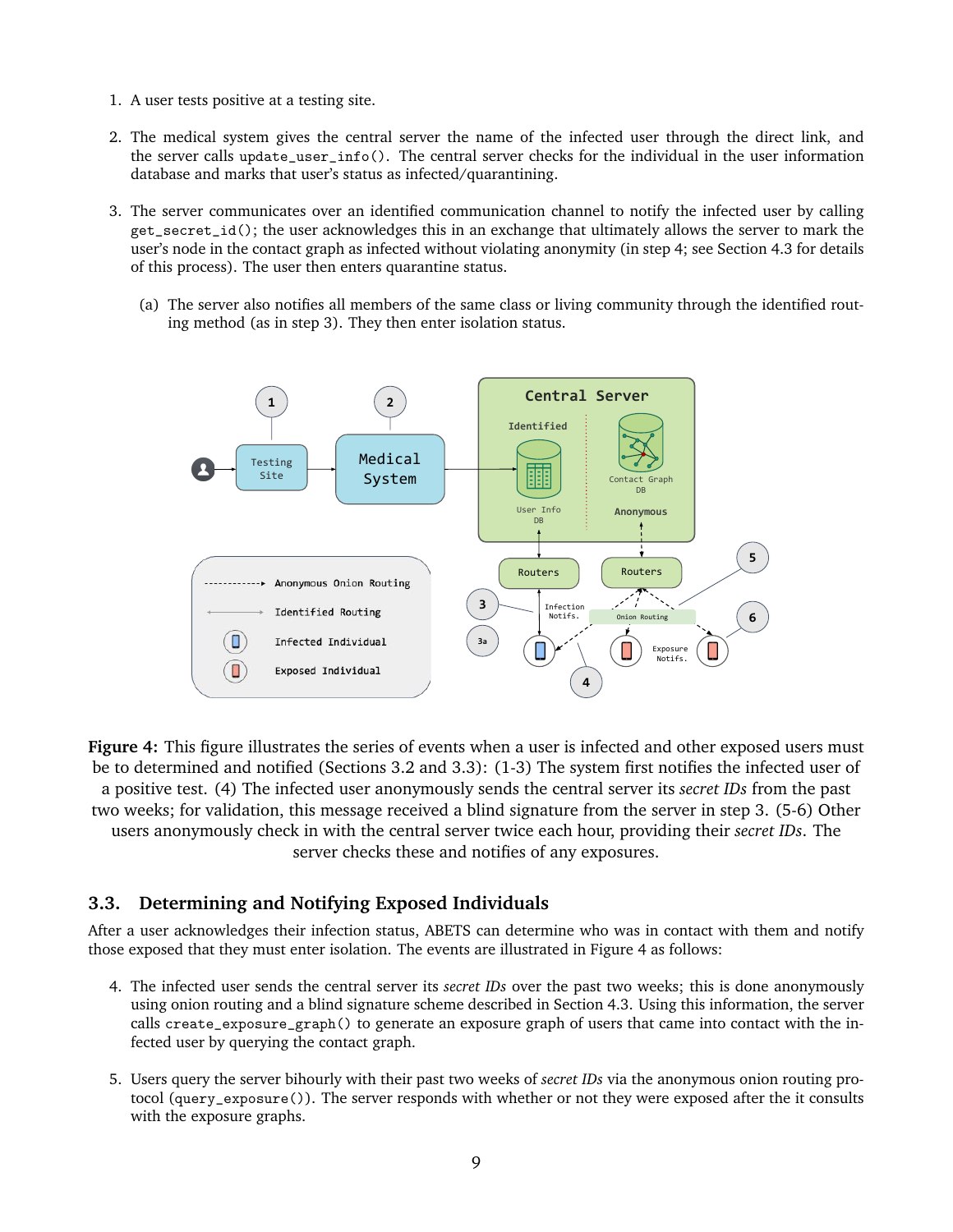6. If exposed, the user acknowledges and enter isolation status by passing updates through the server's function update\_user\_info across the identified network.

#### **3.4. Supporting Research and Public Health**

ABETS is also able to support public health and research needs, while maintaining user privacy. Because the contact graph database is completely anonymous it can easily be shared with researchers to study virus transmission within the community — such as the duration and closeness of contact necessary for transmission, or whether cases originate from different sources or from a single super-spreading event. We provide a function for the healthcare system and researchers to extract the contact graph over the prior 2 weeks, in addition to information about which nodes tested positive. The *secret IDs* used to identify each node are reassigned when the graph is exported to further anonymize user information.

### **4. Security**

#### **4.1. Threat Model**

By prioritizing privacy and maintaining the anonymity of users and communications within the system, we risk exposing ourselves to malicious activity that could compromise the accuracy of events and notifications. In particular, we must guard the system from malicious users both internal and external to the university, who might wish to falsely send others into isolation or quarantine. This might happen, for example, if the malicious user falsely tells the server that Alice and Bob had been in contact, and then says Bob had been infected, sending Alice into isolation. To avoid this, we introduce security measures that make it infeasible for a malicious user to create either 1) fraudulent contact events or 2) fraudulent infection notifications. Furthermore, we require that all communication is fully encrypted end-to-end.

#### **4.2. Preventing Fraudulent Contact Events**

In theory, a malicious user could send a false contact event log to the central server, since onion routing hides the sender's identity. To circumvent this, we propose a security mechanism that confirms the authenticity of contact events at the time that an infection is submitted. Our solution prevents any fake events from leading to actual exposure notifications.

Each phone has a *secret ID* that represents it on the contact graph in the central server. Each phone generates this *secret ID* for itself (a 64-bit random int, with low probability of collision), which it shares *only with the server, never over BLE*. Each time a contact event occurs, all phones involved send a log to the server that includes: their *BLE ID*, the other phone's *BLE ID* and their *secret ID*. The server only adds nodes and edges to the contact graph if it receives such a log from all parties, creating an edge between two nodes labeled with the phones' *secret IDs*.

At this point, the server still doesn't know if any of these edges are true events or maliciously submitted events. However, when the server discovers that a user has been infected, only that user's real *secret IDs* will be marked as infected (steps 3 and 4 in Figure 4). Additionally, when other users ask the server about exposures, only their real secret IDs will be queried (steps 5 and 6 in Figure 4). As a result, the server will identify exposures only from true contact events involving real *server IDs*, which are highly unlikely to be forged.

For example, let's consider two putative events, shown in Figure 5: one where Alice was in contact with Bob, and another where Alice was in contact with Charlie. The first event is real, while the second was submitted maliciously, perhaps by someone who was snooping Alice and Charlie's *BLE IDs*. As a result, the first event contains Alice and Bob's real *secret IDs* (say, A.secret\_id = 1 and B.secret\_id = 2). However, an attacker does not know Alice or Charlie's real *secret IDs*, so they must make them up (e.g., by setting A.secret\_id = 7 and B.secret\_id = 3). Now suppose we find that Alice was infected, so the central server sends Alice a message, and Alice responds, saying "I am infected and my *secret ID* is 2". In this case, as desired, Bob will be notified of exposure while Charlie never will. Since a malicious user will never know another user's *secret ID*, the central server knows that only edges with the correct *secret IDs* are true events.

For added security and to reduce the risk of privacy loss, we require that phones change their *BLE ID*s once an hour and *secret IDs* once per day at randomly selected hours. The above process and all other described processes work exactly as described with a single ID (they were explained this way for simplicity), but all ID numbers used over the last two weeks are stored locally on the phone and communicated with the server, just as in the case of one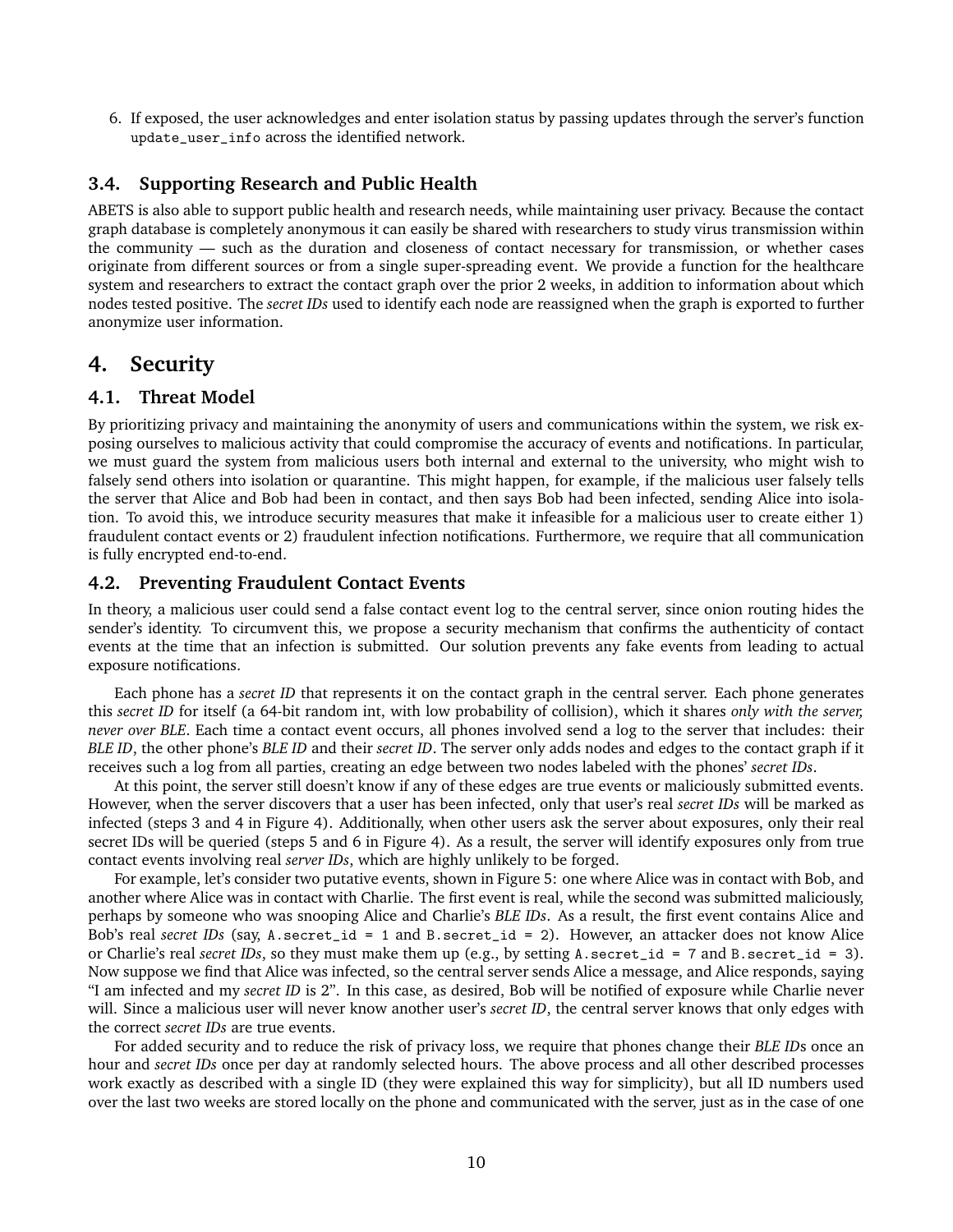non-changing ID. Furthermore, each time a phone receives a BLE message from another phone (during a contact event) it delays reassigning itself a new *BLE ID* so that it does not change mid-contact event.



**Figure 5:** An illustration of two contact events on the central server: one a real contact between Alice and Bob (green), and another a fake event between Alice and Charlie (red), submitted by a malicious user. When Alice becomes infected, the central server receives Alice's real *secret ID* and ignores the fake contact event between Alice and Charlie.

### **4.3. Preventing Fraudulent Infection Notifications**

Another situation where malicious activity could occur is when a user pretends to be infected in order to send their contacts into isolation. Note that the strategy in Section 4.2 depends on the authenticity of infected users, since they send their *secret IDs* to verify contacts.

To prevent fake messages of this kind, we use a blind signature scheme that ensures reported infections originate from *real* infections discovered by the medical system. When the server initially communicates to the user's phone that the user is infected (step 3 in Figure 4), that phone generates the message it will send anonymously to the server, blinds it, and asks the server to sign it. The phone can then unblind the message before sending it anonymously to the server (in step 4) [1]. With this strategy, only phones of those who have actually been notified by the server of infection can produce valid signed messages announcing that certain anonymous and secret IDs correspond to an infected individual (this is encapsulated in the phone's send\_secret\_data() function which requires the server's signature). Thus, the server can validate which *secret IDs* correspond to real infections without ever learning the user identities of those IDs.

This approach maintains the greatest level of privacy while ensuring security, because all the information in the contact graph remains anonymous, even in the case of infections. While it may still be possible for the university to match the identities of infected individuals to their *secret IDs* by mounting a timing attack, we consider this to be outside the scope of our threat model. Furthermore, such an attack would yield little information, as the university already knows who is infected, uninfected individuals remain completely anonymous, and ordinary contact tracing would also have uncovered those with whom an infected individual interacts.

#### **4.4. Protecting Sensitive Information**

Given that our system stores the full contact graph on the central server, it would be extremely problematic if an attacker or user administrator could access the server and deduce sensitive information about each student and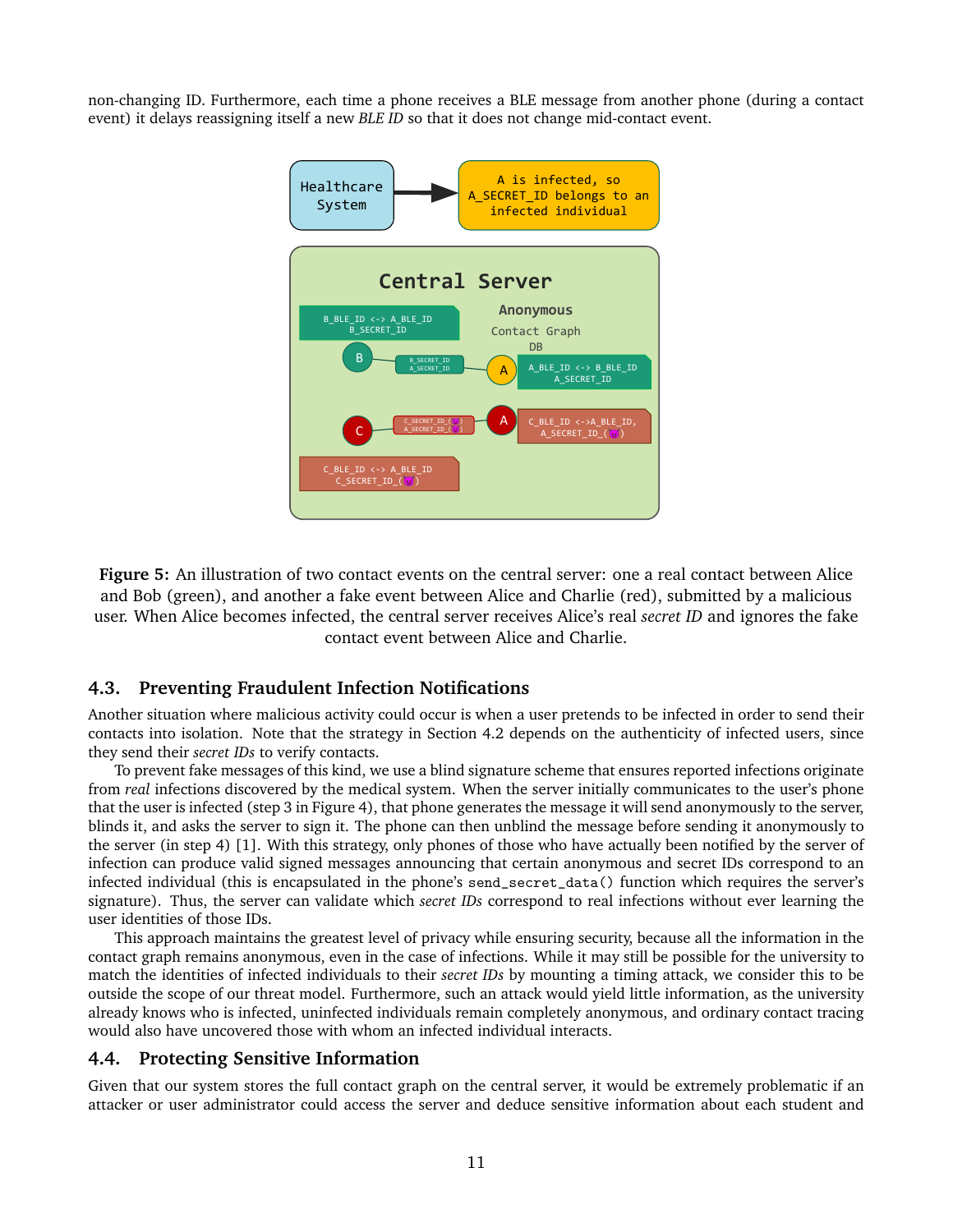who they interact with. For this reason, it is important to reiterate that all of the IDs stored within the contact graph remain anonymous through every function provided by the server. By design, the mapping from user identity to the *secret IDs* is not known or stored anywhere within the system except on each user's own device. Additionally, the *BLE IDs* that are announced to other phones are updated hourly, and the *secret IDs* daily, to further obscure the mapping between IDs stored in the contact graph and individual users.

## **5. Use Cases**

### **5.1. Example Scenarios**

Three scenarios demonstrate what could occur during the system's operational cycle, and how the system may respond.

The first scenario is *very low numbers* in which there is a low infection rate and there are few new daily cases. In this scenario, all 20,000 phones send periodic requests, but most are not infected. Of course, the system's goals would be fulfilled, though most phones would be sending what are essentially useless requests, wasting energy within the system.

The second scenario is *very high numbers* with a high infection rate. ABET operates well in this scenario, since positive tests are processed by the central server continuously. In addition, because of the randomized, periodic requests sent by phones, the expected number of packets passing through the network at any time remains relatively low.

Lastly, in a *compressed high numbers* scenario, positive test results are delivered in "batches" at the same time each day. This event presents the greatest challenge to the system, as it requires a large amount of processing power, and there could be high network activity in short periods of time as infected individuals are notified. Fortunately, because of the bihourly requests initiated by the phones (rather than the server), the strain on the network is mitigated.

### **5.2. Phone Crashes**

Individual phones within the system can crash at any time and take up to 10 minutes to fully recover. Such failures have a minimal impact on the reliability and performance of our system. There are three situations where we might expect a phone crash to disrupt our system:

- 1. A phone crashes for an infected individual during or before an infection notification.
- 2. A phone crashes for an exposed individual who has not yet been notified of exposure.
- 3. A phone crashes in the middle of a contact event.

In the first case, it is possible that a phone misses the initial notification from the server that the individual is infected. However, this is easily addressed if, upon restarting after a crash, the phone simply asks the server whether it is infected and missed the notification.

In the second case of an exposed individual who had not yet been notified, the phone should just proceed normally after restarting, since all exposure notifications are initiated by the phone anyways. If more than 30 minutes has elapsed since the phone last checked in with the central server, it should contact the server to ask whether it has been exposed. Otherwise, it can wait until it's time to check in with the server again.

In the third case where a phone crashes in the middle of a contact event, the risk is that a contact event may not get recorded accurately. This can also be an issue if BLE is unreliable and messages are dropped. This case is also easy to deal with if we are conservative and count anything as a contact event that would qualify if 10 (or fewer) minutes of missing data were filled in. After restarting the phone and determining any contact events, contact events get reported to the server as usual.

## **6. Evaluation**

This section discusses the evaluation of ABETS as an exposure tracing system. We go over quantitative evaluation metrics such as storage and network capacities as well as qualitative metrics including feasibility and flexibility.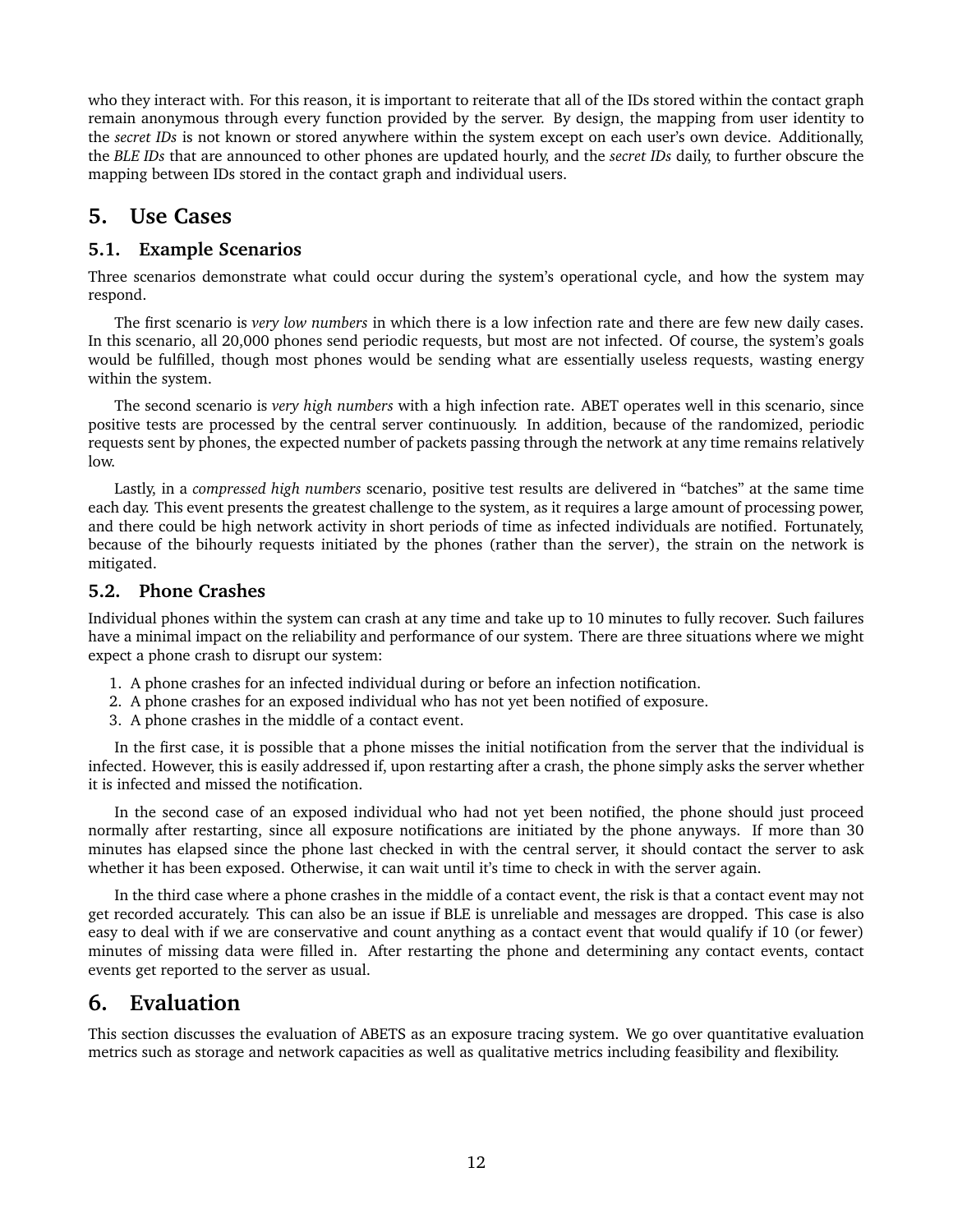#### **6.1. Storage Capacity Estimation**

ABETS is able to maintain all of the data needed for accurate contact tracing within phones and in the central server. Recall that most data are stored in the central server, which as per the specification has 12TB of storage. Phones contain a small log of BLE signals, so the 1GB of storage available is more than enough to store the necessary information to detect contact events. Table 4 contains information about sizes of certain records and messages used throughout the system. These values are used in evaluating capacity.

| Record/Message                    | Size (Bytes)    |  |  |
|-----------------------------------|-----------------|--|--|
| <b>BLE</b> broadcast              | 70              |  |  |
| <b>Contact Notification</b>       | 100             |  |  |
| Exposure Request/Notif.           | 150             |  |  |
| <b>Positive Test Notification</b> | 50              |  |  |
| <b>Contact Event</b>              | 200             |  |  |
| User record                       | 100,000 (100KB) |  |  |

|  |  |  | Table 4: Records and messages used in throughout the system and their sizes. |
|--|--|--|------------------------------------------------------------------------------|
|  |  |  |                                                                              |

#### **6.1.1. Phone Storage and Battery Life**

Recall from Section 2.3 that phones emit BLE signals every 250 milliseconds in the form of 70-byte long messages. Let  $T = 250$  ms be our period of BLE broadcasts, and  $x = 70$  bytes be the size of each broadcast. Given 1GB of storage, each phone can theoretically store  $n=10^9/x\approx 1.4\cdot 10^7$  records across a time frame of  $T\cdot n\approx 1000$  hours or 41 days. Taking some storage from the phone to keep track of user's information such as their past *secret IDs* and *BLE IDs* changes the calculations only slightly. Since old records are deleted after a certain period of time (usually two weeks for actual contact events, and more frequently for all the individual BLE records), there is more than enough storage in the phone to maintain the BLE broadcast logs over the course of the system's lifespan.

We can also be confident that ABETS also has a minimal impact on a phone's battery life because of our choice to keep most of the processing and storage on the central server. Unless implementing onion routing through phones (Section 2.4.2), phones only need to perform simple appends and queries to logs and make fairly simple calculations.

#### **6.1.2. Central Server Databases**

The central server's job is to manage the contact data and user data across a long period of time. As per the specification, ABETS stores contact logging information for 2 weeks and exposure information for 180 days. Given the 70-byte BLE message which can be stripped from unnecessary information, we set our *contact notification* to be 100 bytes long to store the information outlined in Section 2.3.1. Recall that contact events, created by the add\_contact\_event() function, use information from 2 contact notifications (see Table 1). We then let a contact event be  $2 \cdot 100 = 200$  bytes.

Given these calculations, we first consider the contact graph of  $N = 20,000$  individuals. There are N nodes maintaining an ID and other information, with  $\binom{N}{2} = O(N^2)$  contacts (edges) *in the worst case*. However, considering a large enough social setting, it is highly unlikely that every person will come into contact with *every other* person. In a regular setting without infection preventions, people may come into contact with about 25 people per day on average [2]. Although ABETS operates under the assumption that infectionary precautions are taking place, we make a conservative assumption that people come into contact with about 50 people per day on average because of the nature of housing and in-person classes. Therefore, we argue *sparsity* of the contact graph, meaning that it grows linearly with the number of participating people,  $\Theta(50 \cdot N)$ .

With these assumptions in mind, using our 200-byte contact events stored in the contact graph database, there are on average  $50 \cdot N \cdot 200 = 2 \cdot 10^8$  bytes of storage needed to represent a contact graph of a single day. Since we are required to keep at least 14 days worth of contacts, our total capacity requirements for the contact graph database is 14  $\cdot$  2  $\cdot$  10<sup>8</sup> = 2.8  $\cdot$  10<sup>9</sup>. We can also consider the size of exposure graphs. Note that the aggregate size of the exposure graphs can be no greater than the size of a complete contact graph, meaning that everyone eventually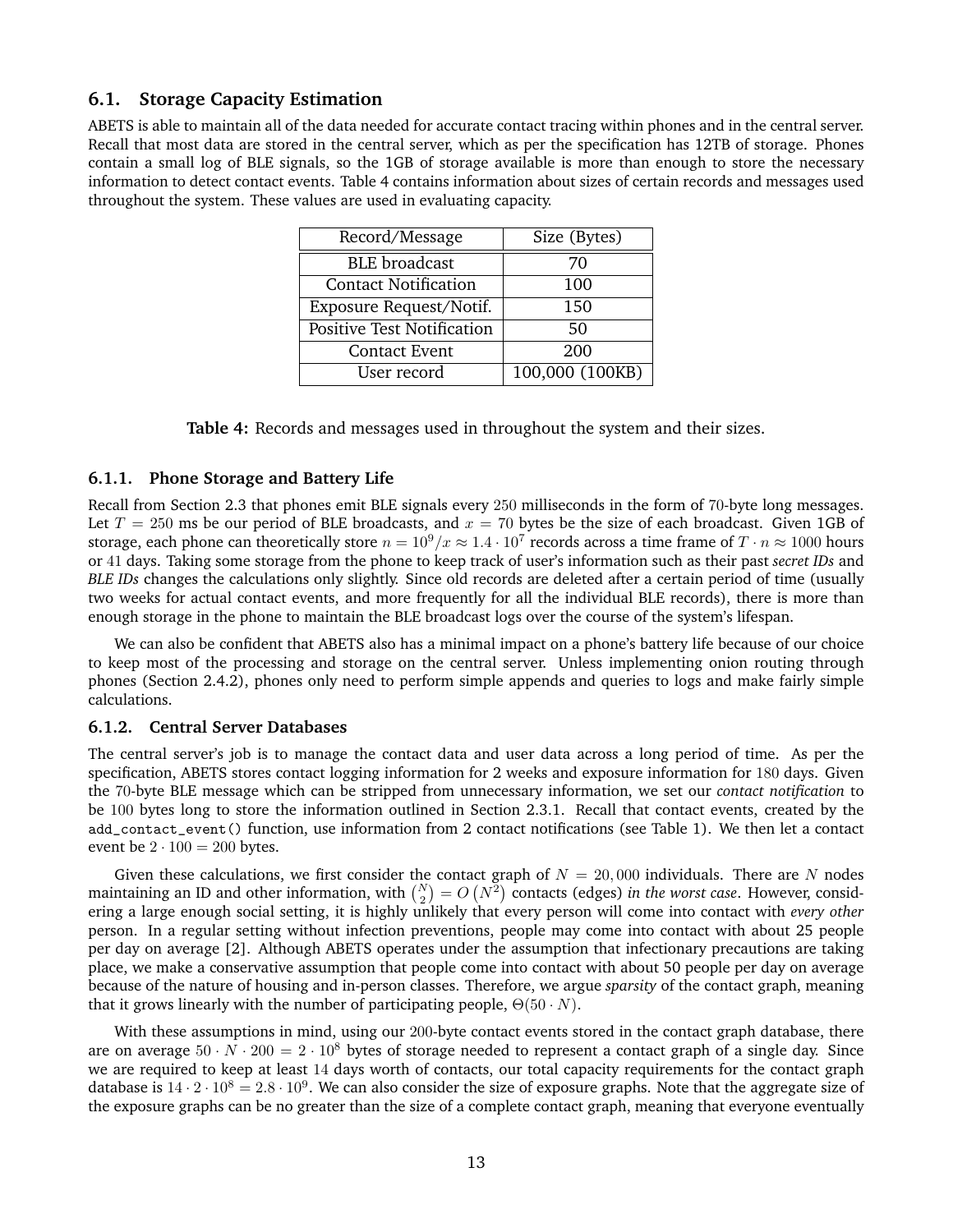became infected. Therefore, we only need  $N^2 \cdot 200 = 8 \cdot 10^{10}$  bytes of storage if we maintain contact events as edges (Table 4).

The user information database is much smaller, since it only needs to maintain a persistent table of users and can be dynamically updated. We give 100 KB for each user record (and metadata) stored in the user information database (see Section 2.2 for details). For the N total users, we therefore need  $N \cdot 10^5 = 2 \cdot 10^9$  bytes of storage for the user information database.

If we add the two database capacity requirements together, we get that the central server needs to store  $2.8 \cdot$  $10^9 + 8 \cdot 10^{10} + 2 \cdot 10^9 \approx 8 \cdot 10^{10}$ . Therefore 12TB (1.2 · 10<sup>13</sup> bytes) of storage is sufficient storage space needed to maintain an expected contact graph (including worst case exposure graphs), and a user database.

#### **6.2. Network Capacity Estimation**

This subsection discusses capacity of the network as messages are sent across the network. According to the specification, the central server has two 10Gb ethernet ports, and routers each have 2.5Gb ports. Looking at the routers since they provide the least capacity, we apply dimensional analysis to figure out how many messages can be sent through the network. Letting one message be the sum of the sizes of all possible messages being sent across routers (see Table 4), we calculate

$$
\frac{2.5{\text{Gb}}}{s} \cdot \frac{1.25 \cdot 10^8{\text{B}}}{1{\text{Gb}}} \cdot \frac{1{\text{ Msg}}}{100{\text{B}} + 150{\text{B}} + 50{\text{B}}} \approx 10^6{\text{ Msg/s}}
$$

Across  $N = 20,000$  users, we then get that a single router can handle around 50 messages being sent by each user every second. Furthermore, phones only send exposure requests bihourly, a key design choice made to mitigate network congestion. Therefore, assuming no network failures, this capacity is more than enough to handle day-to-day operations being performed in our system.

#### **6.3. Additional Evaluations**

Throughout this report, we have demonstrated how our design produces a system that is *scalable* and *reliable* with strong support for *user privacy*. Besides these properties, two additional metrics to consider are *feasibility*—how practical the system is to implement—and *flexibility*—how easy it is to add users, change components, or adapt the system to a new setting.

In general, our system design is *feasible* to implement. Standard hardware can be used for servers, smartphones, and networking, along with standard protocols for establishing secure client-server connections and ensuring atomicity and isolation for client-server transactions. One area of concern is how to implement onion routing within the university network. To avoid using custom routers, the simplest solution would be to establish a Tor-like network among the phones within the system. The software to communicate anonymously over this network would be included as part of the application that users install. Other options were discussed in Section 2.4.2.

In addition, our system is *flexible* in several ways. First, adding and removing users is simple. Once users have registered with the university to associate their phone with their identified user information, their phone can immediately start to send and receive BLE contact notifications, and communicate contact events anonymously with the central server. There is no need for any user registration or set-up on the anonymous portion of the central server; rather, notifications are simply handled as they come. Second, changing components of the system—e.g., by adding or removing routers, adding or replacing servers, or replicating or distributing data—can be done without significant impacts on the functionality of the system. Finally, our system can adapt to new settings where the number of users and frequency of contacts differ and support different policies regarding what counts as a contact event and what the consequences of exposure are. Overall, our system design provides a general method for storing, updating, and querying a full contact graph on the server while maintaining complete anonymity of user identities.

Finally, it is worth noting that our system requires users to have a phone in order to determine contact events and notify them of exposures. It would not be possible to add users without a phone into the contact graph on the database because all of the information stored there is anonymous and requires BLE-generated events. Students without a phone would either have to be provided with an embedded network-enabled device that could serve the role of a phone, or resort to self-reported exposure tracing using identified data on the server.